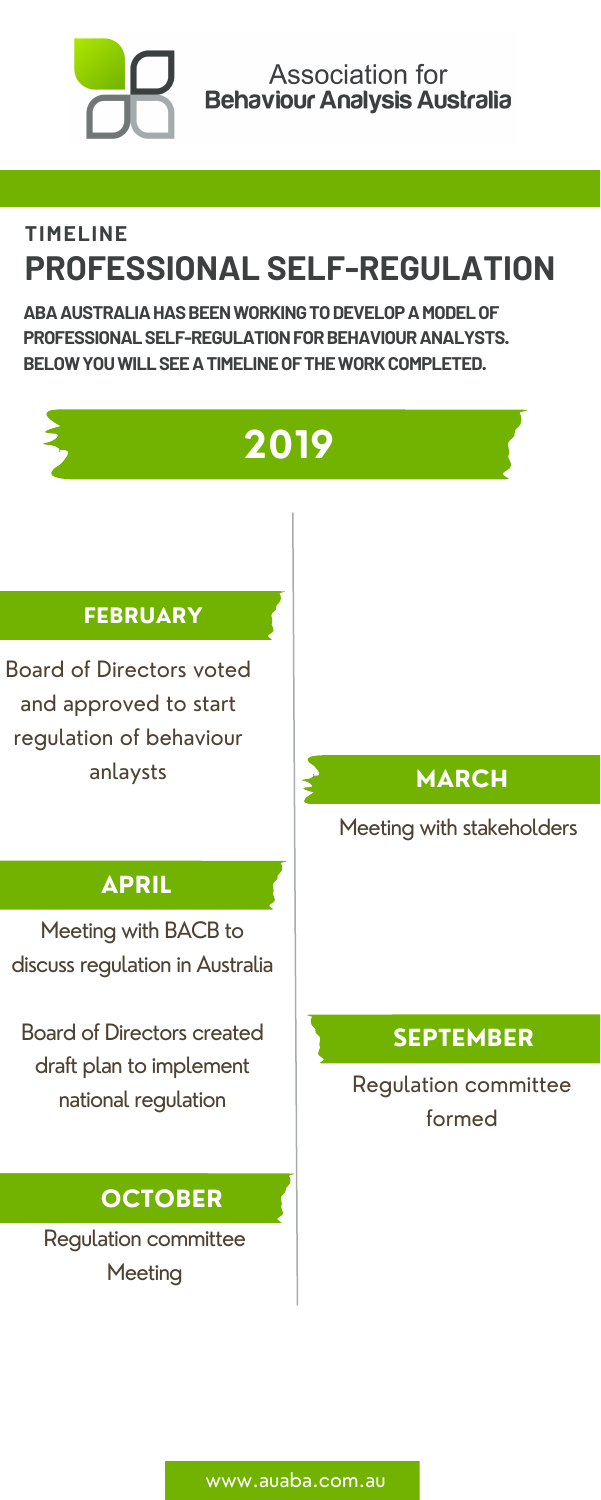#### **JANUARY**

Met with BACB to discuss on-going option for certification in Australia

#### **MARCH**

Board of Directors reviewed different regulation models Call for volunteers

Code of Ethics and Standards of Practice planning began

#### **JUNE - DECEMBER**

Research on self-regulation

**ABA AUSTRALIA HAS BEEN WORKING TO DEVELOP A MODEL OF PROFESSIONALSELF-REGULATIONFORBEHAVIOURANALYSTS. BELOWYOUWILLSEEATIMELINEOFTHEWORKCOMPLETED.**

#### **JUNE**

Position Paper on Professional Self-Regulation Recruitment for workgroups

#### Met with APBA

# **Association for Behaviour Analysis Australia**

### **TIMELINE PROFESSIONAL SELF-REGULATION**

## **2020**

#### **AUGUST**

Stakeholder engagement planning Began a stakeholder registry Finalised stakeholder engagement plan

#### **SEPTEMBER**

Business plan created Complaints process drafted

#### **OCTOBER**

Regulation levels research began

Met with the BACB

#### **DECEMBER**

#### **July JULY**

www.auaba.com.au